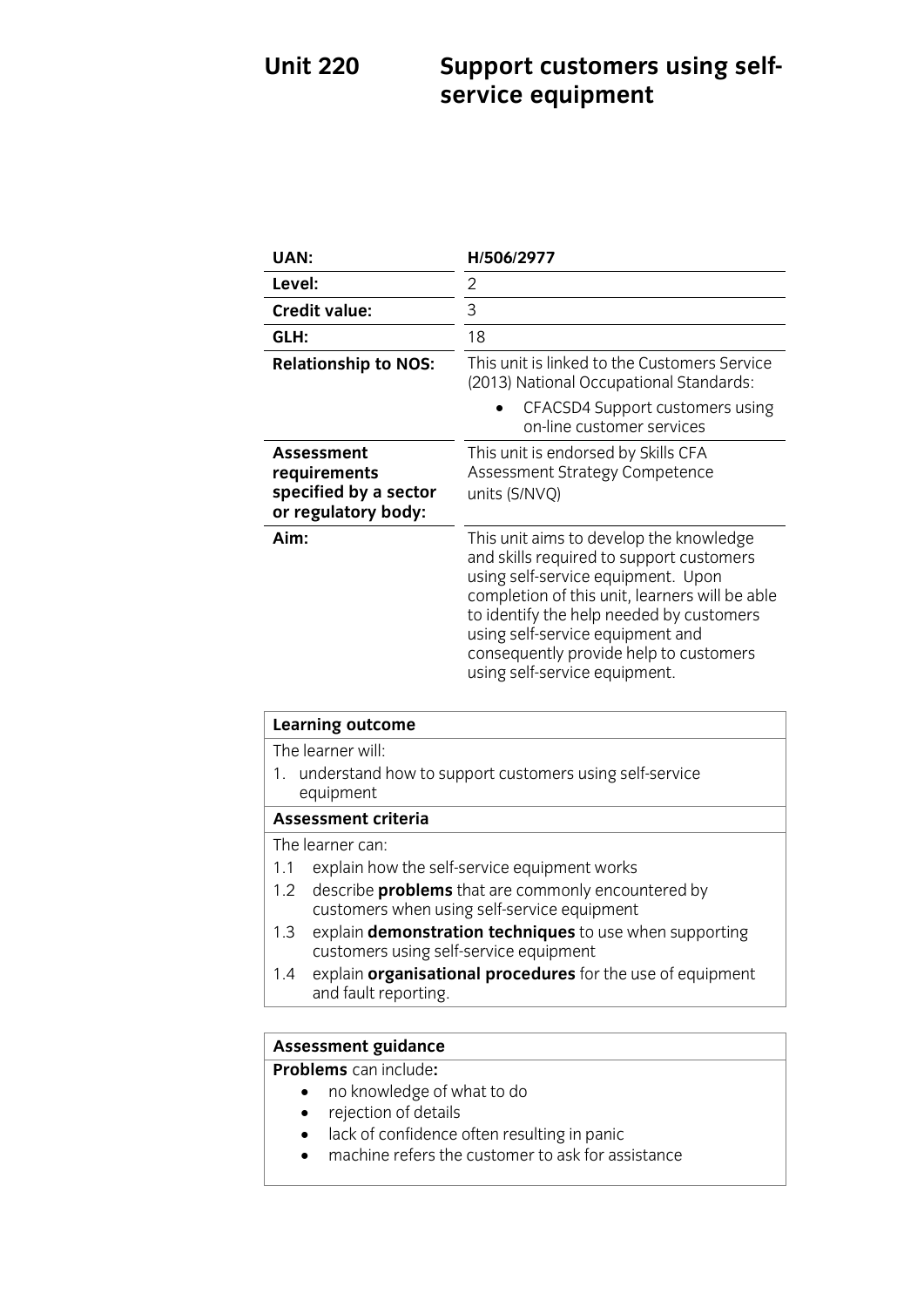- **Showing the customer what to do** 
	- allowing the customer to watch and then carry out the task<br>• allowing them to do it themselves and offer advice and
	- allowing them to do it themselves and offer advice and guidance as needed

**Complete under the use of the user manuals and instructions** equipment backed by user manuals and instructions.

**Evidence may be supplied by:**<br> **e** professional discussion

guidance as needed

- questioning<br>• reflective ac
- reflective account
- organisational policies and procedures\*

## **Learning outcome**<br>The learner will:

2. be able to identify the help needed by customers using self-service equipment

## Assessment criteria

The learner can:

- 2.1 identify signs that show when a customer is having difficulty with the self-service equipment
- 2.2 Identify a style and level of *intervention* that meets customers' 2.2 Identify a style and level of **intervention** that meets customers'  $\frac{1}{\sqrt{1-\frac{1}{2}}\cdot\frac{1}{2}}$

**Assessment guidance/evidence**<br>**Signs** that show when a customer is having difficulty are when they:

- **Signs 2018**<br> **Signs 2019**<br> **Signs 2019**<br> **e** ask for assistance
	- ask for assistance<br>• are struggling to u
	- are struggling to use it or have a problem
	- look at it and obviously don't know where to start
	- have experienced a problem and have signalled for help<br>• have details reiected.
	- have details rejected.

## Intervention:

Is when assistance is offered. It is approaching the customer in a non-Is men assistance is encreasing approaching the customer in a non-<br>threatening manner and to get them to accent assistance threatening manner and to get them to accept assistance.

- **Evidence** may be supplied by:
	-
	- witness testimony<br>• professional discus professional discussion
	- auestioning
	- reflective account
	- service offer\*
	- customer records\*
	- instruction manual\*
	- documentation\*<br>• organisational no
	- organisational policies and procedures\*